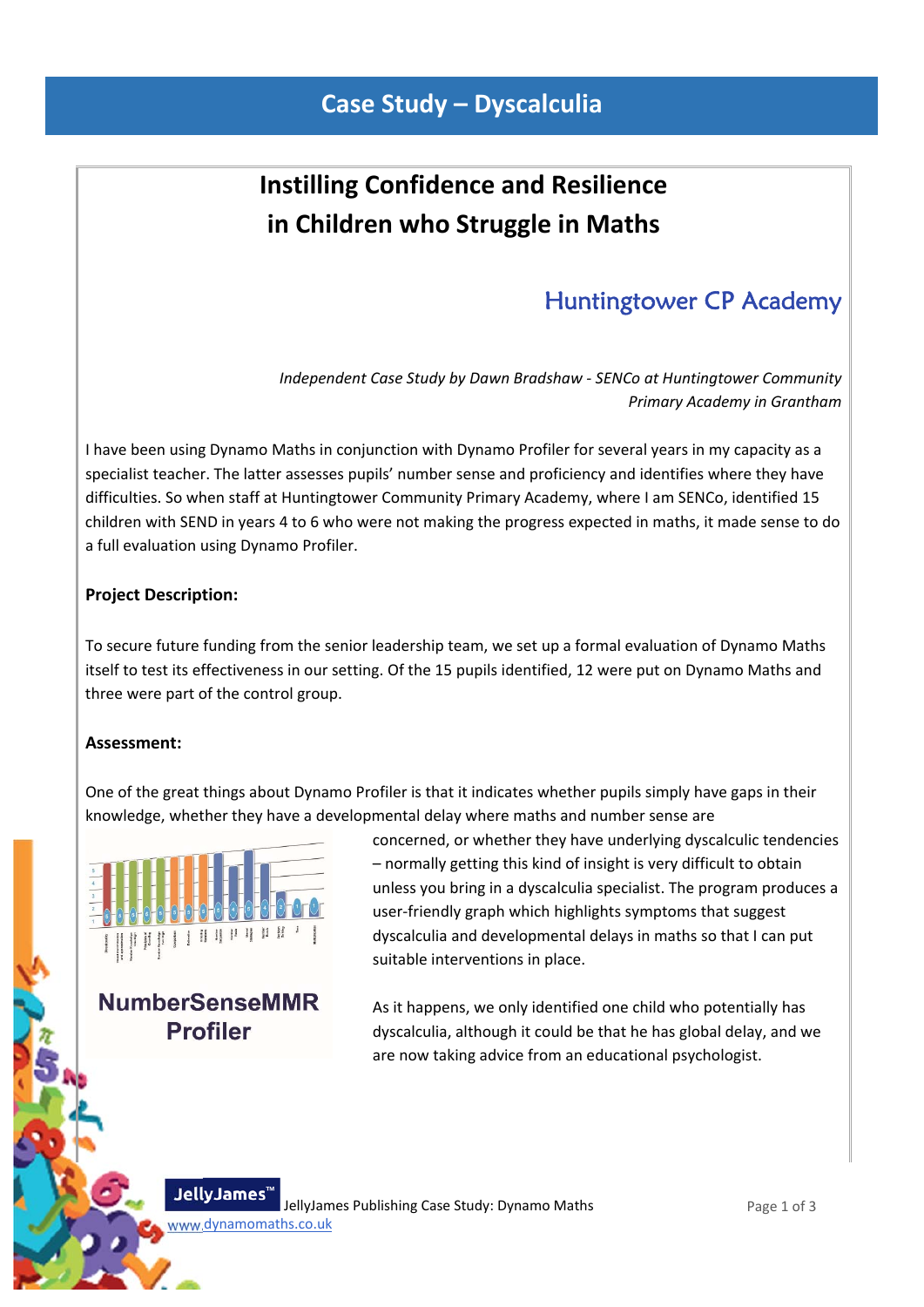#### **Intervention:**

The lovely thing about Dynamo Profiler is that it takes away the guesswork of what level on Dynamo Maths we should start a pupil at. We simply plug the data from Dynamo Profiler straight into Dynamo Maths. When you profile a child (which you can redo as many times as you like in a year), Dynamo Maths produces a set of personalised lesson plans, which I print out together with all related worksheets, as well as make available online. This means that the TAs, who run the intervention, have everything they need for each child in one folder, along with an overview of the following sessions so they understand what they are working towards.

#### **Results:**

After running the evaluation for three months, we reassessed the pupils. All 12 children improved significantly and over half the group doubled their scores. We have not specified their levels at this stage deliberately because we don't want to limit pupils who are making small step progress.

Almost more importantly, we've found that pupils' resilience has improved. Where they were not even attempting a question in the past, they will now spend up to 20 minutes tussling with something because, as they now say: "I know I can do this question." Partly this is because Dynamo Maths is so child‐oriented. Pupils of all ages love using it – especially pupils in Year 6 who are preparing for transition to secondary school. Pupils are always asking: 'Are we doing Dynamo today?'



They like being able to get on with it by themselves, giving them an increased sense of independence, whether this is working on the computer or using printed worksheets. Although most of them prefer using the computer, we find that they are also motivated to tackle the program's printed worksheets because these, like the program, progress children incrementally through a skill in tiny, highly achievable steps, giving them a huge boost to their confidence.

#### **More about the Program:**

Dynamo Maths is highly flexible. It allows us to be very specific about supporting children in the way they need to be supported. So if a child learns best using the computer, then more content will focus on that. Some children may just need to work on the intervention for a few weeks to address a gap. Others may require months. A few children may just use it for multiplication, or time, say, because they are good in other aspects of maths. No matter how long a child needs to be on it or what their initial difficulty, the outcome is a pupil who can cope better back in class.

Two TAs, Mrs Gudgeon and Mrs Newton, run the intervention for me, and we meet fortnightly to assess progress. Mrs Gudgeon says: 'All 12 children in the evaluation have made progress, and, crucially, their attitude to maths has changed in class. One child, who wouldn't do maths before, boasted: "I'm an expert at this" – which is lovely. One of the things pupils particularly like is instantly being able to see where they've made progress.'

> JellyJames" JellyJames Publishing Case Study: Dynamo Maths www.dynamomaths.co.uk